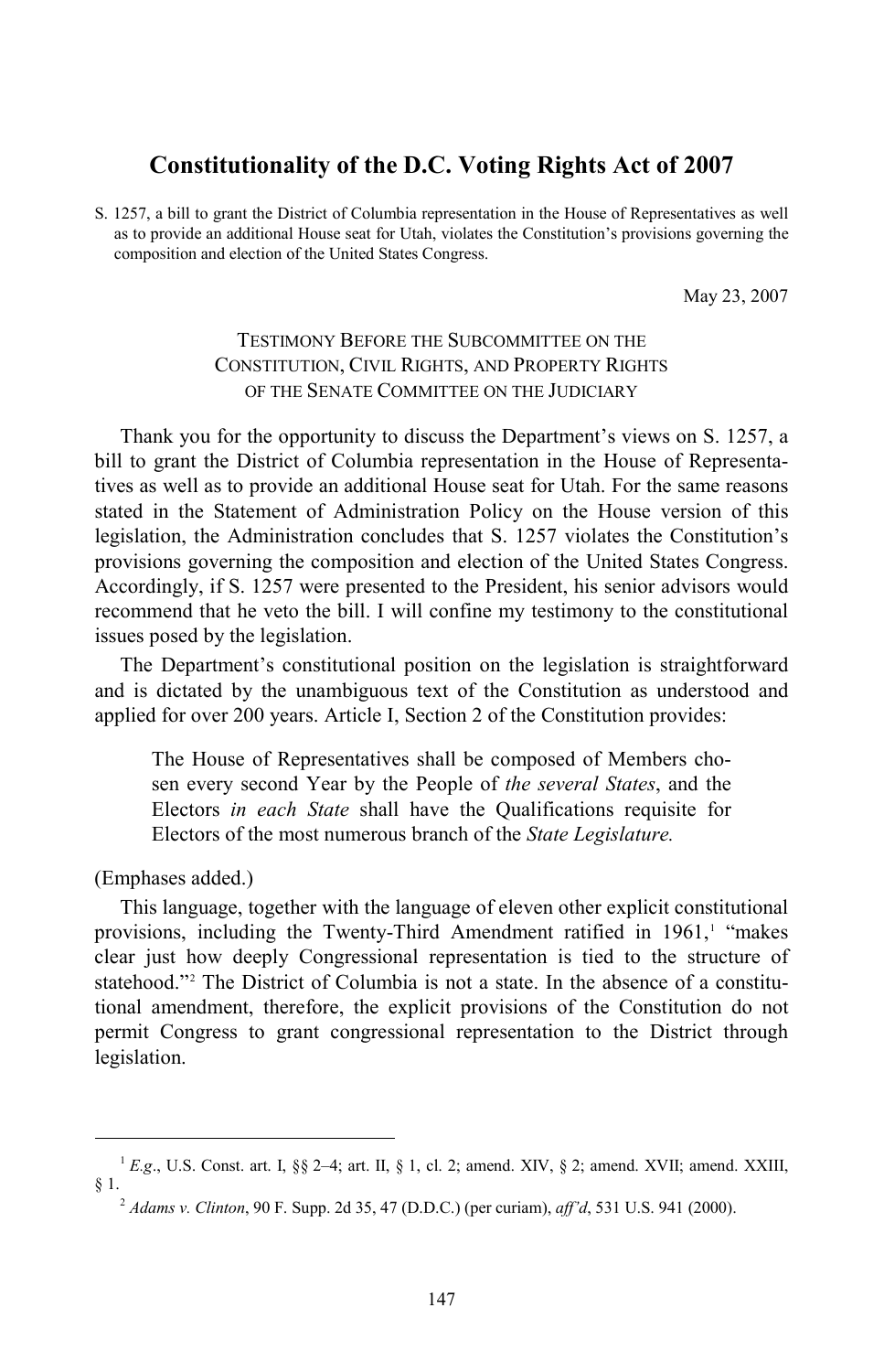Shortly after the Constitution was ratified, the District of Columbia was established as the seat of government of the United States in accordance with Article I, Section 8, Clause 17 of the Constitution. The Framers deliberately placed the capital in a federal enclave that was not itself a state to ensure that the federal government had the ability to protect itself from potentially hostile state forces. The Framers also gave Congress "exclusive" authority to enact legislation for the internal governance of the enclave to be chosen as the seat of government—the same authority Congress wields over the many other federal enclaves ceded by the states.

Beginning even before the District of Columbia was established as the seat of government, and continuing to today, there have been determined efforts to obtain congressional representation for the District. Apart from the various unsuccessful attempts to secure such representation through litigation, such efforts have consistently recognized that, because the District is not a state, a constitutional amendment is necessary for it to obtain congressional representation. S. 1257 represents a departure from that settled constitutional and historical understanding, which has long been recognized and accepted by even ardent proponents of District representation.

One of the earliest attempts to secure congressional representation for the seat of government was made by no less a constitutional authority than Alexander Hamilton at the pivotal New York ratifying convention. Recognizing that the proposed Constitution did not provide congressional representation for those who would reside in the seat of government, Hamilton offered an amendment to the Enclave Clause that would have provided:

That When the Number of Persons in the District of Territory to be laid out for the Seat of the Government of the United States, shall according to the Rule for the Apportionment of Representatives and Direct Taxes Amount to [left blank] such District shall cease to be parcel of the State granting the Same, *and Provision shall be made by Congress for their having a District Representation in that Body*. [3](#page-1-0)

Hamilton's proposed amendment was rejected. Other historical materials further confirm the contemporary understanding that the Constitution did not contemplate congressional representation for the District and that a constitutional amendment would be necessary to make such provision.[4](#page-1-1) These historical facts refute the

<span id="page-1-2"></span><sup>3</sup> 5 *The Papers of Alexander Hamilton* 189–90 (Harold C. Syrett ed., 1962) (emphasis added).

<span id="page-1-1"></span><span id="page-1-0"></span><sup>4</sup> *See* 10 Annals of Cong. 991, 998–99 (1801) (remarks of Rep. John Dennis of Maryland) (stating that because of District residents' "contiguity to, and residence among the members of [Congress]," that "though they might not be represented in the national body, their voice would be heard. But if it should be necessary [that they be represented], the Constitution might be so altered as to give them a delegate to the General Legislature when their numbers should become sufficient"); *see also* 5 *The*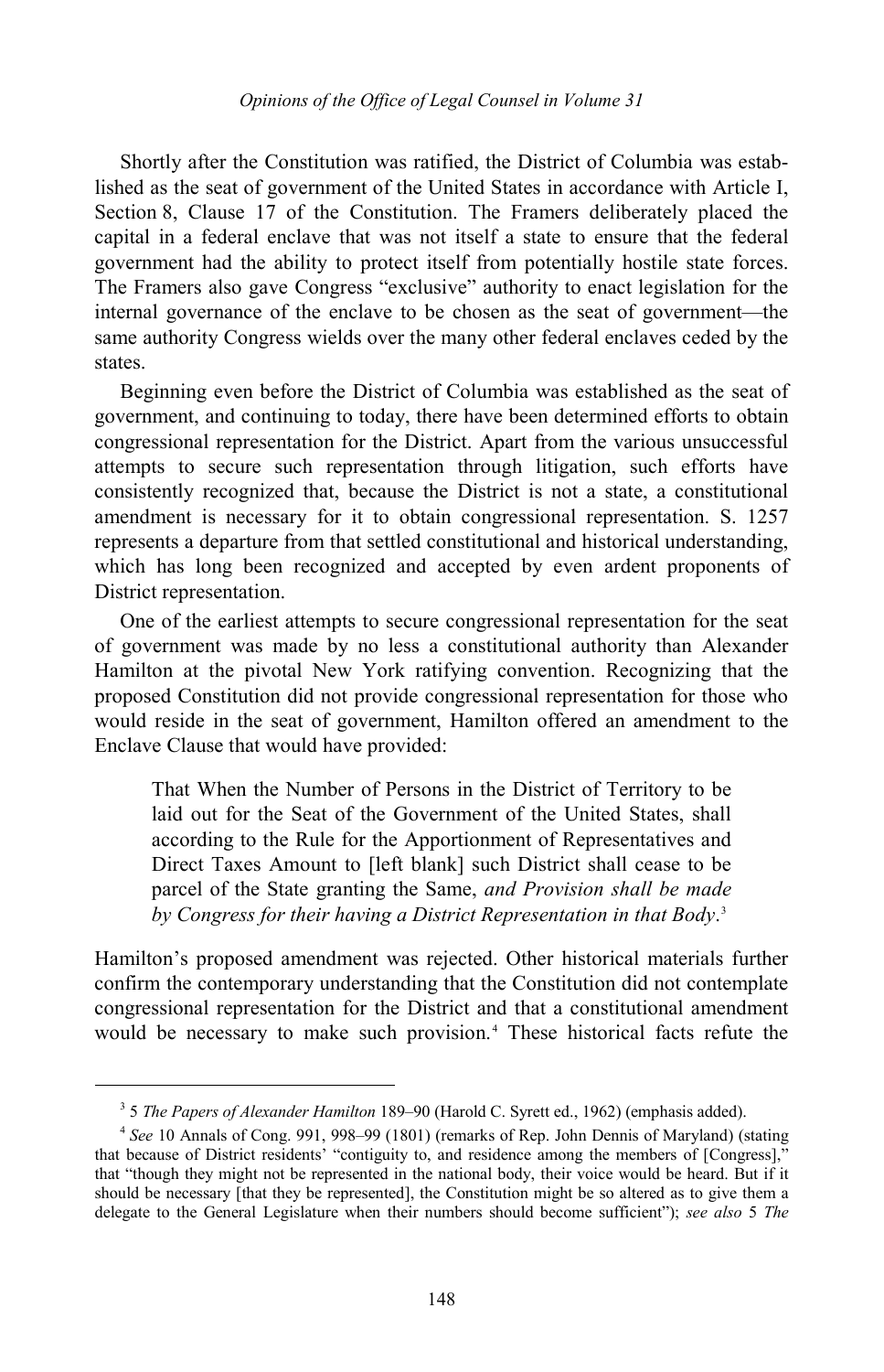contention by proponents of S. 1257 that the Framers simply did not consider the lack of congressional representation and, if they had considered it, that they would have provided such representation. In fact, Framers and ratifiers did consider the question and rejected a proposal for such representation.

In more recent years, major efforts to provide congressional representation for the District were pursued in Congress in the 1960s and 1970s, but on each occasion Congress expressly recognized that obtaining such representation would require either statehood or a constitutional amendment. For example, when the House Judiciary Committee favorably recommended a constitutional amendment for District representation in 1967, it stated as follows:

*If the citizens of the District are to have voting representation in the Congress, a constitutional amendment is essential; statutory action alone will not suffice.* This is the case because provisions for elections of Senators and Representatives in the Constitution are stated in terms of the States, and the District of Columbia is not a State.<sup>[5](#page-2-0)</sup>

Congress again considered the District representation issue in 1975, and the House Judiciary Committee again expressly acknowledged that, "[i]f the citizens of the District are to have voting representation in Congress, a constitutional amendment is essential; statutory action will not suffice."<sup>[6](#page-2-1)</sup>

Of course, the courts have not directly reviewed the constitutionality of a statute purporting to grant the District representation because, for the reasons so forcefully reiterated by the House Judiciary Committee, Congress has not previously considered such legislation constitutionally permissible. But numerous federal courts *have* emphatically concluded that the existing Constitution does not permit the provision of congressional representation for the District. In *Adams v. Clinton*, a three-judge court stated, in a decision affirmed by the Supreme Court, that "the Constitution does not contemplate that the District may serve as a state for purposes of the apportionment of congressional representatives" and stressed that Article I "makes clear just how deeply Congressional representation is tied to the structure of statehood." 90 F. Supp. 2d 35, 46–47, 50 (D.D.C.) (per curiam), *aff'd*, 531 U.S. 941 (2000*); see generally S. Ry. Co. v. Seaboard Allied Milling Corp.*, 442 U.S. 444, 462 (1979) (stating that summary affirmance is a preceden-

*Documentary History of the Ratification of the Constitution* 621 (John P. Kaminski & Gaspare J. Saladino eds., 1998) (statement by Samuel Osgood, a delegate to the Massachusetts ratifying convention, that he could accept the seat of government provision only if it were amended to provide that the District be "represented in the lower House," though no such amendment was ultimately included in the amendments recommended by the Massachusetts convention).

<span id="page-2-0"></span><sup>5</sup> *Providing Representation of the District of Columbia in Congress*, H.R. Rep. No. 90-819, at 4 (1967) (emphasis added).

<span id="page-2-1"></span><sup>6</sup> *Providing Representation of the District of Columbia in Congress*, H.R. Rep. No. 94-714, at 4 (1975).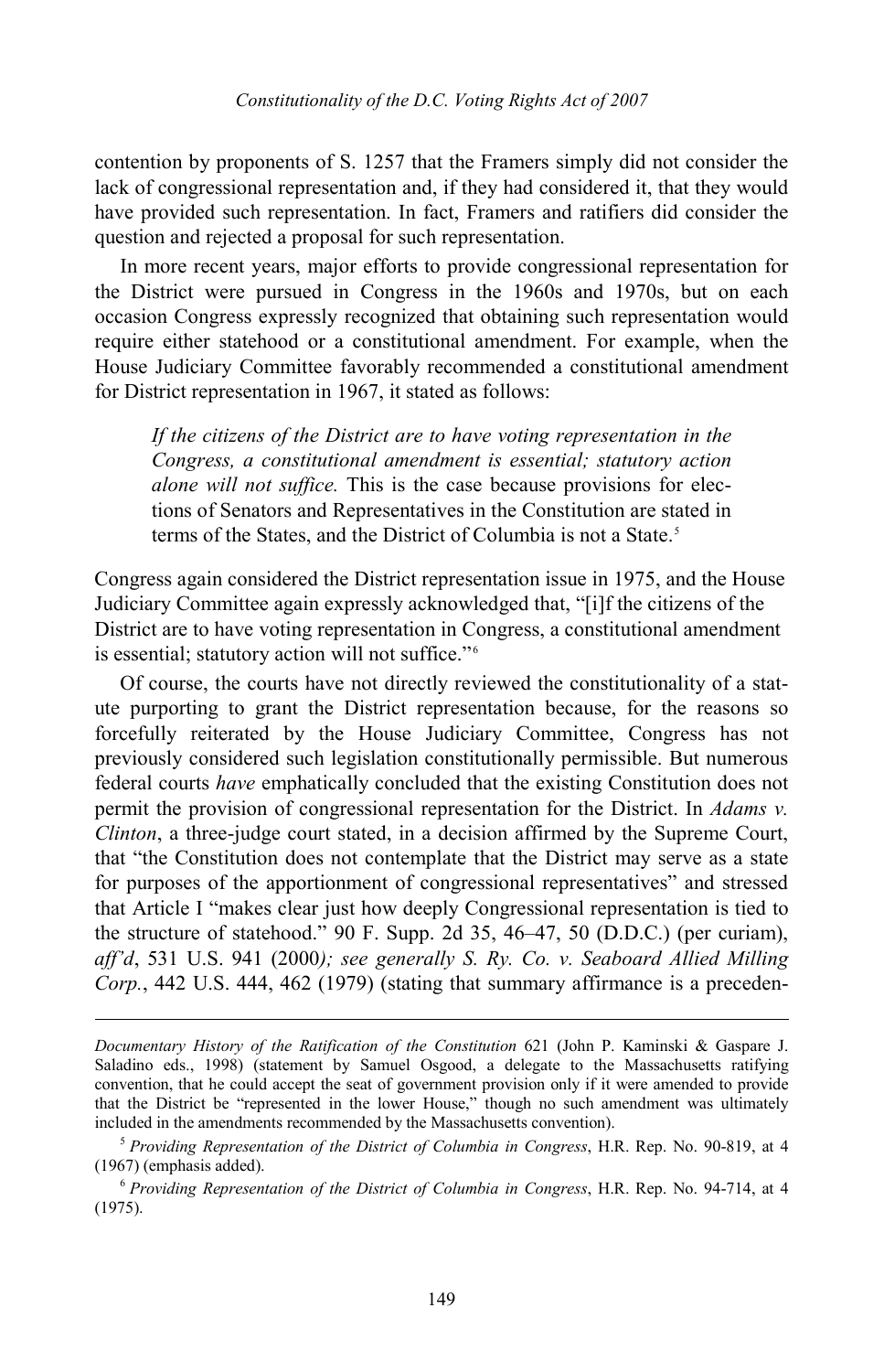tial ruling on the merits). In *Banner v. United States*, a panel of the D.C. Circuit that included Chief Justice John Roberts flatly concluded: "The Constitution denies District residents voting representation in Congress. . . . Congress is the District's Government, *see* U.S. Const. art. I, § 8, cl. 17, and the fact that District residents do not have congressional representation does not alter that constitutional reality." 428 F.3d 303, 309 (D.C. Cir. 2005) (per curiam). [7](#page-3-0) The court added: "It is beyond question that the Constitution grants Congress exclusive authority to govern the District, but does not provide for District representation in Congress." *Id.* at 312. And in explaining why the Constitution does not permit the District's delegate in Congress to have the voting power of a representative in *Michel v. Anderson*, 817 F. Supp. 126 (D.D.C. 1993), the court stressed that the legislative power "is constitutionally limited to 'Members chosen . . . by the People of the several States.' U.S. Const. art. I, § [2], cl. 1." *Id*. at 140.

The numerous explicit provisions of the constitutional text; the consistent construction of those provisions throughout the course of American history by courts, Congress, and the Executive;<sup>[8](#page-3-1)</sup> and the historical evidence of the Framers' and ratifiers' intent in adopting the Constitution conclusively demonstrate that the Constitution does not permit the granting of congressional representation to the District by simple legislation.

We are aware of, and not persuaded by, the recent and novel claim that this legislation should be viewed as a constitutional exercise of Congress's authority under the Enclave Clause, U.S. Const. art. I, § 8, cl. 17, to "exercise exclusive legislation" over the seat of government and other federal enclaves. That theory is insupportable. First, it is incompatible with the plain language of the many provisions of the Constitution that, unlike the Enclave Clause, are directly and specifically concerned with the composition, election, and very nature of the House of Representatives and the Congress. Those provisions were the very linchpin of the Constitution, because it was only by reconciling the conflicting wishes of the large and small states as to representation in Congress that the Great Compromise that enabled the Constitution's ratification was made possible.

-

<span id="page-3-0"></span><sup>7</sup> Judge Roberts was a member of the D.C. Circuit when *Banner* was briefed and argued, but was serving as Chief Justice when the opinion issued. *See Banner*, 428 F.3d at 304–05 n.1.

<span id="page-3-1"></span><sup>&</sup>lt;sup>8</sup> See, e.g., Letter for Mr. Benjamin Zelenko, Committee on the Judiciary, House of Representatives, from Martin F. Richman, Acting Assistant Attorney General, Office of Legal Counsel (Aug. 11, 1967) (expressing the view that "a constitutional amendment is essential" for the District to obtain voting representation in Congress in the recommendations for the Committee Report on a proposed constitutional amendment); *District of Columbia Representation in Congress*: *Hearings on S.J. Res. 65 Before the Subcomm. on the Constitution of the Comm. on the Judiciary*, 95th Cong. 16–29 (1978) (statement of John M. Harmon, Assistant Attorney General, Office of Legal Counsel). In endorsing a constitutional amendment as the means of obtaining congressional representation for the District, Mr. Harmon discussed the alternative ways of obtaining such representation, particularly the option of statehood legislation. Conspicuous by its absence was any suggestion that such representation could be provided through legislation granting the District a seat.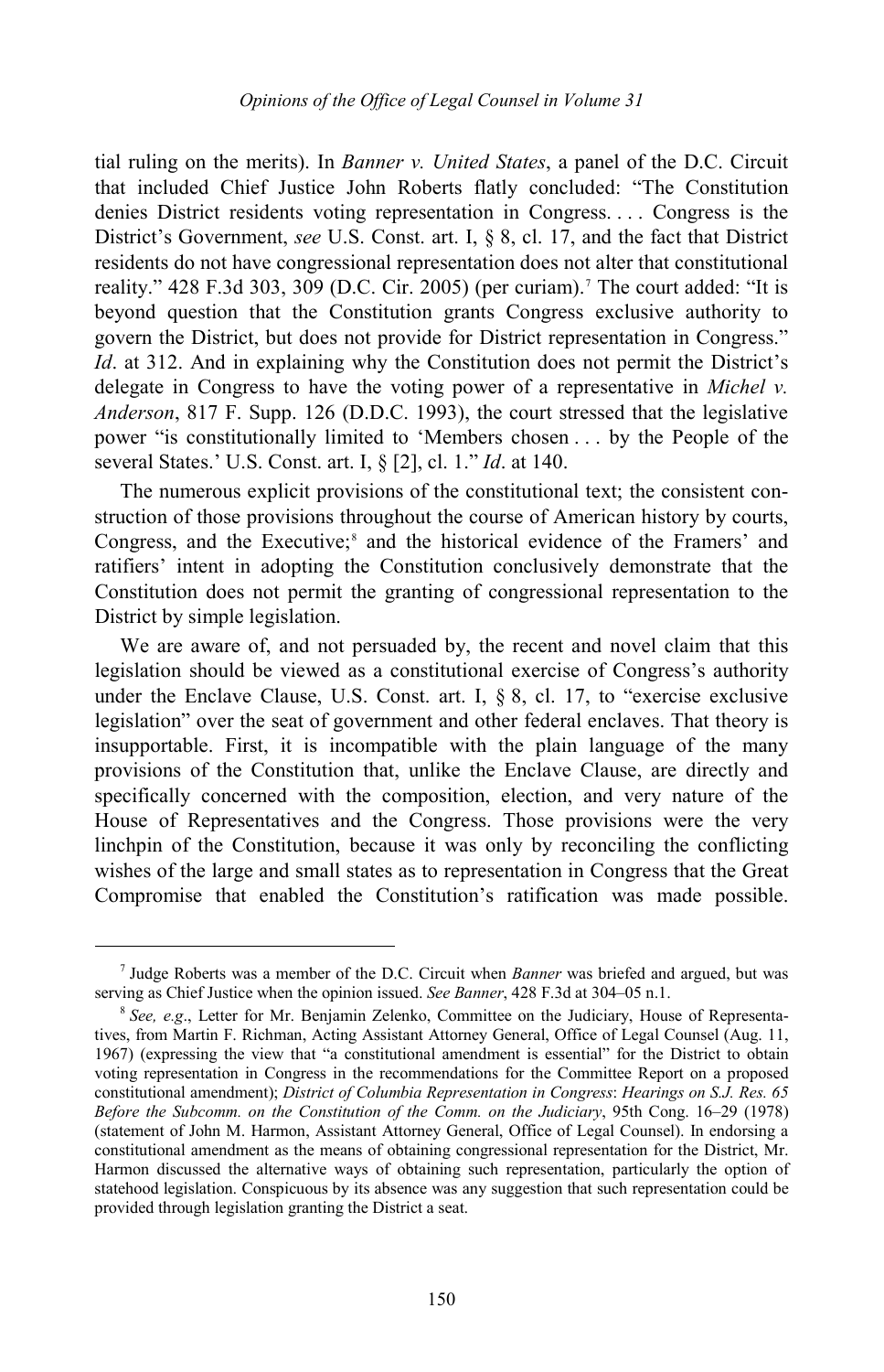Consequently, every word of Article I's provisions concerning the composition and election of the House and the Senate—and particularly the words repeatedly linking congressional representation to "each State" or "the People of the several States"—was carefully chosen. In contrast, the Enclave Clause has nothing to do with the composition, qualifications, or election of members of Congress. Its provision for "exclusive legislation" concerns legislation respecting the *internal operation of* "such District" and other enclaves. The Enclave Clause gives Congress extensive legislative authority "over such District," but that authority plainly does not extend to legislation affecting the entire nation. S. 1257 would alter the very nature of the House of Representatives. By no reasonable construction can the narrowly focused provisions of the Enclave Clause be construed to give Congress such sweeping authority.

Second, whatever power Congress has under the Enclave Clause is limited by the other provisions of the Constitution. As stated by the Supreme Court in *Binns v. United States*, 194 U.S. 486 (1904), the Enclave Clause gives Congress plenary power over the District "save as controlled by the provisions of the Constitution." *Id*. at 491. As the Supreme Court has further explained, the Clause gives Congress legislative authority over the District and other enclaves "in all cases where legislation is possible."<sup>[9](#page-4-0)</sup> The composition, election, and qualifications of members of the House are expressly and specifically governed by other provisions of the Constitution that tie congressional representation to statehood. The Enclave Clause gives Congress no authority to deviate from those core constitutional provisions.

Third, the notion that the Enclave Clause authorized legislation establishing congressional representation for the seat of government is contrary to the contemporary understanding of the Framers and the consistent historical practice of Congress. As I mentioned earlier, the amendment unsuccessfully offered by Alexander Hamilton at the New York ratifying convention to authorize such representation when the seat of government's population reached a certain level persuasively demonstrates that the Framers did not read the Enclave Clause to authorize or contemplate such representation. Other contemporaneous historical evidence reinforces that understanding. *See supra* note [4.](#page-1-2) Moreover, Congress's consistent recognition in practice that constitutional amendments were necessary not only to provide congressional representation for the District, but also to grant it electoral votes for President and Vice President under the Twenty-Third Amendment, belies the notion that the Enclave Clause has all along authorized the achievement of such measures through simple legislation. Given the enthusiastic support for such measures by their congressional proponents, it is simply implausible that Congress would not previously have discovered and utilized that authority as a means of avoiding the enormous difficulties of constitutional amendment.

<span id="page-4-0"></span><sup>9</sup> *O'Donoghue v. United States*, 289 U.S. 516, 539 (1993) (citation omitted).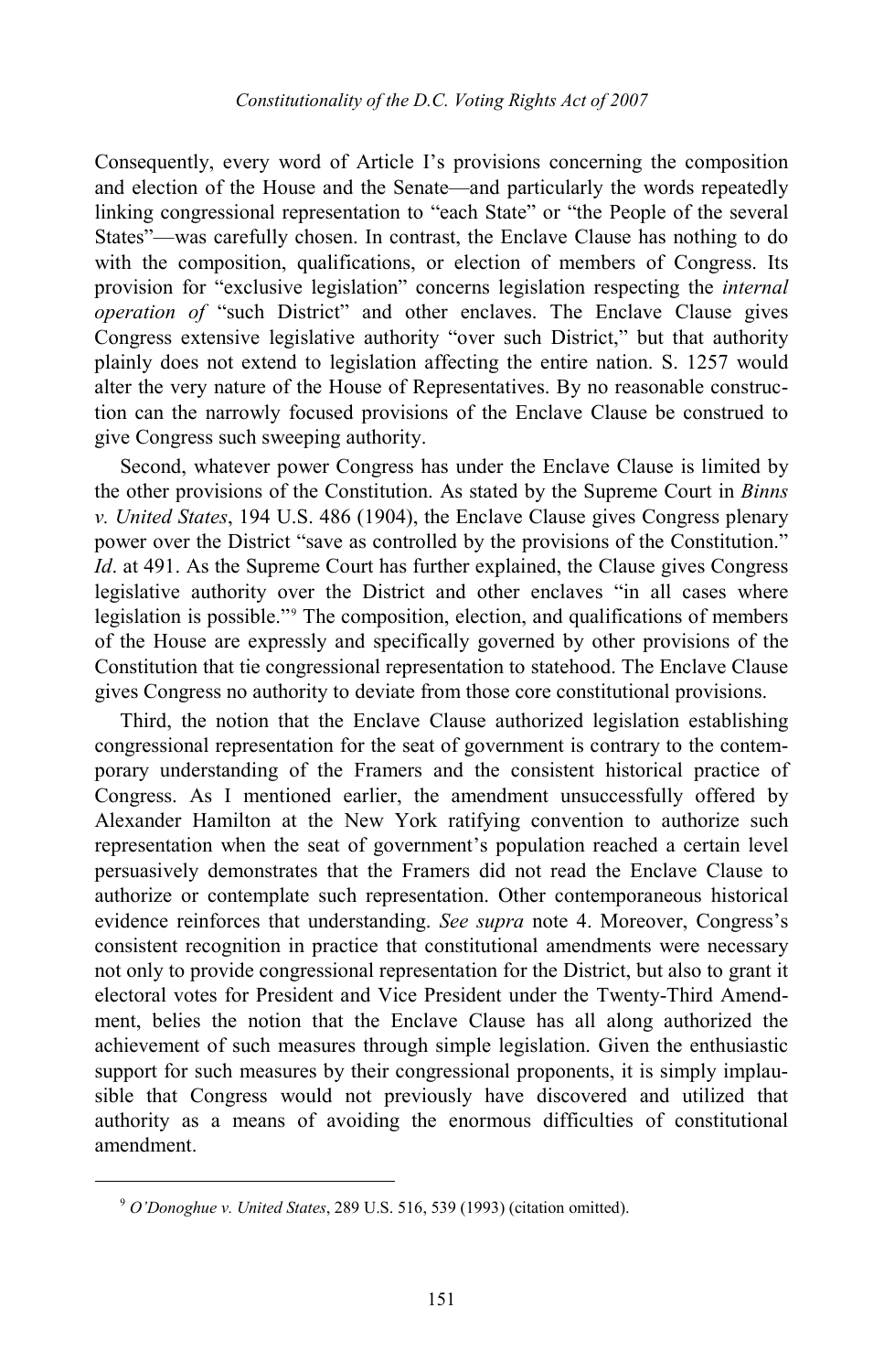Fourth, the proponents' interpretation of the Enclave Clause proves far too much; the consequences that would necessarily flow from acceptance of that theory demonstrate its implausibility. As the Supreme Court has recognized, "[t]he power of Congress over federal enclaves that come within the scope of Art. I, § 8, cl. 17, is obviously the same as the power of Congress over the District of Columbia."[10](#page-5-0) It follows that if Congress has constitutional authority to provide congressional representation for the District under the Enclave Clause, it has the same authority for the other numerous federal enclaves (such as various military bases and assorted federal lands ceded by the states). But that is not all. The Supreme Court has also recognized that Congress's authority to legislate respecting the U.S. territories under the Territories Clause, U.S. Const. art. IV, § 3, cl. 2, is equivalent to its "exclusive legislation" authority under the Enclave Clause*. See, e.g.*, *Binns*, 194 U.S. at 488. If the general language of the Enclave Clause provides authority to depart from the congressional representational provisions of Article I, it is not apparent why similar authority does not reside in the Territories Clause, which would enable Congress to enact legislation authorizing congressional representation for Puerto Rico, the Virgin Islands, and other territories. These unavoidable corollaries of the theory underlying S. 1257 demonstrate its invalidity. Given the great care with which the Framers provided for state-based congressional representation in the Composition Clause and related provisions, it is implausible to suggest that they would have simultaneously provided for the subversion of those very provisions by giving Congress *carte blanche* to create an indefinite number of additional seats under the Enclave Clause.

Finally, we note that the bill's proponents conspicuously fail to address another logical consequence that flows from the Enclave Clause theory: If Congress may grant the District representation in the House by virtue of its purportedly expansive authority to legislate to further the District's general welfare, it follows logically that it could use the same authority to grant the District (and other enclaves and territories) two Senators as well.

At bottom, the theory that underlies S. 1257 rests on the premise that the Framers drafted a Constitution that left the door open for the creation of an indefinite number of congressional seats that would have fatally undermined the carefully crafted representation provisions that were the linchpin of the Constitution. Such a premise is contradicted by the historical and constitutional record.

The clear and carefully phrased provisions for state-based congressional representation constitute the very bedrock of our Constitution. Those provisions have stood the test of time in providing a strong and stable basis for the preservation of constitutional democracy and the rule of law. If enacted, S. 1257 would undermine the integrity of those critical provisions and open the door to further deviations

<span id="page-5-0"></span><sup>10</sup> *Paul v. United States*, 371 U.S. 245, 263–64 (1963).